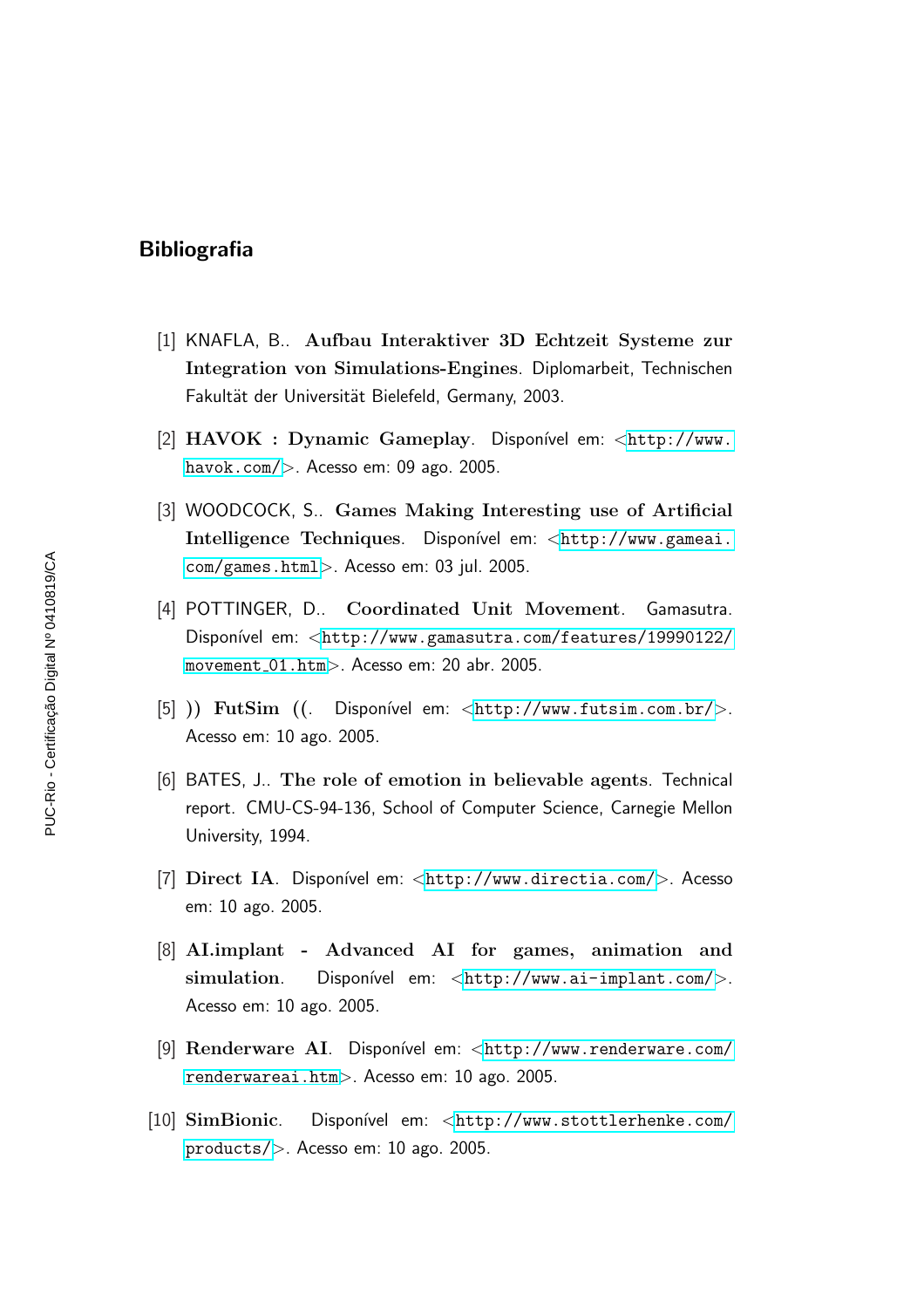- [11] Soar. Disponível em: <<http://sitemaker.umich.edu/soar/>>. Acesso em: 10 ago. 2005.
- [12] LAIRD, J. E.; CONGDON, C. B.. The Soar User's Manual -Version 8.5. Electrical Engineering and Computer Science Department, University of Michigan, June, 2004.
- [13] Emotion AI. Disponível em:  $\langle$ <http://www.emotion.ai/> $>$ . Acesso em: 20 jun. 2005.
- [14] Softimage BEHAVIOR. Disponível em: <[http://www.softimage.](http://www.softimage.com/products/behavior/) [com/products/behavior/](http://www.softimage.com/products/behavior/)>. Acesso em: 21 jul. 2004.
- [15] Pensor. Disponível em: <<http://www.pensor.net/>>. Acesso em: 10 jun. 2003.
- [16] FEAR :: Foundations for Genuine Game AI. Disponível em: <<http://fear.sourceforge.net/>>. Acesso em: 10 ago. 2005.
- [17] KEITH, C.. From the Ground Up: Creating a Core Technology Group. Gamasutra, 2003. Disponível em: <[http://www.](http://www.gamasutra.com/features/20030801/keith_01.shtml) [gamasutra.com/features/20030801/keith](http://www.gamasutra.com/features/20030801/keith_01.shtml) 01.shtml>. Acesso em: 03 abr. 2005.
- [18] DYBSAND, E.. AI Middleware: Getting into Character. Conclusion. Gamasutra, 2003. Disponível em: <[http:](http://www.gamasutra.com/features/20030725/dybsand_01.shtml) [//www.gamasutra.com/features/20030725/dybsand](http://www.gamasutra.com/features/20030725/dybsand_01.shtml) 01.shtml>. Acesso em: 20 ago. 2004.
- [19] Torch3: The Dream Comes True. Disponível em: <[http://www.](http://www.torch.ch/) [torch.ch/](http://www.torch.ch/)>. Acesso em: 09 ago. 2005.
- [20] MATEAS, M.. An Oz-Centric Review of Interactive Drama and Believable Agents. Technical report. CMU-CS-97-156, School of Computer Science, Carnegie Mellon University, 1997.
- [21] OUSTERHOUT, J.. Why threads are a bad idea (for most purposes). Sun Microsystems Laboratories, September, 1995.
- [22] OpenSteer: Steering Behaviors for Autonomous Characters. Disponível em: <<http://opensteer.sourceforge.net/>>. Acesso em: 10 ago. 2005.
- [23] Free Fuzzy Logic Library. Disponível em: <[http://ffll.](http://ffll.sourceforge.net/) [sourceforge.net/](http://ffll.sourceforge.net/)>. Acesso em: 03 jul. 2005.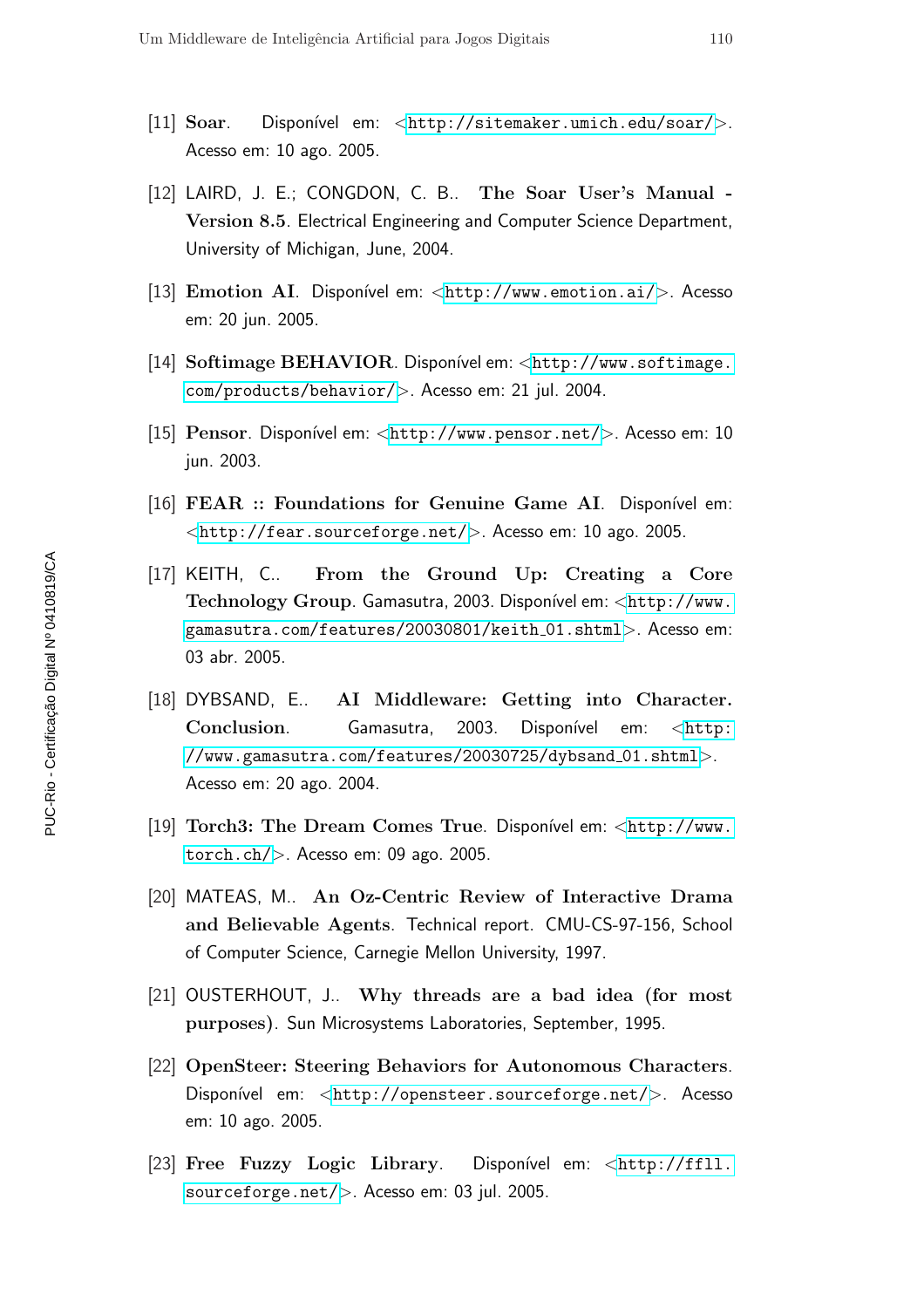- [24] luabind. Disponível em:  $\langle$ <http://luabind.sourceforge.net/> $>$ . Acesso em: 21 mai. 2005.
- [25] Boost  $C++$  Libraries. Disponível em: <[http://www.boost.org/](http://www.boost.org//) [/](http://www.boost.org//)>. Acesso em: 21 mai. 2005.
- [26] LI, S.. Rock 'em, sock 'em Robocode! IBM, Janeiro 2002. Disponível em: <[http://www-128.ibm.com/developerworks/java/](http://www-128.ibm.com/developerworks/java/library/j-robocode/) [library/j-robocode/](http://www-128.ibm.com/developerworks/java/library/j-robocode/)>. Acesso em: 24 ago. 2005.
- [27] LI, S.. Rock 'em, sock 'em Robocode: Round 2. IBM, Maio 2002. Disponível em: <[http://www-128.ibm.com/developerworks/](http://www-128.ibm.com/developerworks/java/library/j-robocode2/) [java/library/j-robocode2/](http://www-128.ibm.com/developerworks/java/library/j-robocode2/)>. Acesso em: 24 ago. 2005.
- [28] Robocode Central. Disponível em: <[http://robocode.](http://robocode.sourceforge.net/) [sourceforge.net/](http://robocode.sourceforge.net/)>. Acesso em: 24 ago. 2005.
- [29] CARLESS, S.. Punch Kick Punch: A History of One-On-One Beat-'Em-Ups. Gamasutra, 1998. Disponível em: <[http://www.gamasutra.com/features/game](http://www.gamasutra.com/features/game_design/19980424/punchkickpunch_01.htm) design/19980424/ [punchkickpunch](http://www.gamasutra.com/features/game_design/19980424/punchkickpunch_01.htm) 01.htm>. Acesso em: 23 jul. 2005.
- [30] Lucid Platform. Hong Kong Polytechnic University. Disponível em: <<http://www.lucidplatform.com/>>. Acesso em: 09 ago. 2005.
- [31] Torque Game Engine SDK. GarageGames. Disponível em: <[http:](http://www.garagegames.com/) [//www.garagegames.com/](http://www.garagegames.com/)>. Acesso em: 09 ago. 2005.
- [32] ALLPORT, G. W.. Concepts of trait and personality. Psychological Bulletin, 24:284–293, 1927.
- [33] ZADEH, L.. Fuzzy sets. Information and Control, 8(3):338–353, 1965.
- [34] MASLOW, A.. Personality and motivation. Harper and Collins, 1970.
- [35] PEARL, J.. Fusion, propagation, and structuring in belief networks. Artificial Intelligence, 29:241–288, 1986.
- [36] LAIRD, J.; NEWELL, E.; P., R.. Soar: An architecture for general intelligence. Artificial Intelligence, 33(1):1–64, 1987.
- [37] SLOMAN, A.. Motives mechanisms emotions. Cognition and Emotion, 1:217–234, 1987.
- [38] MINSKY, M.. The society of Mind. Pan Books, London, 1987.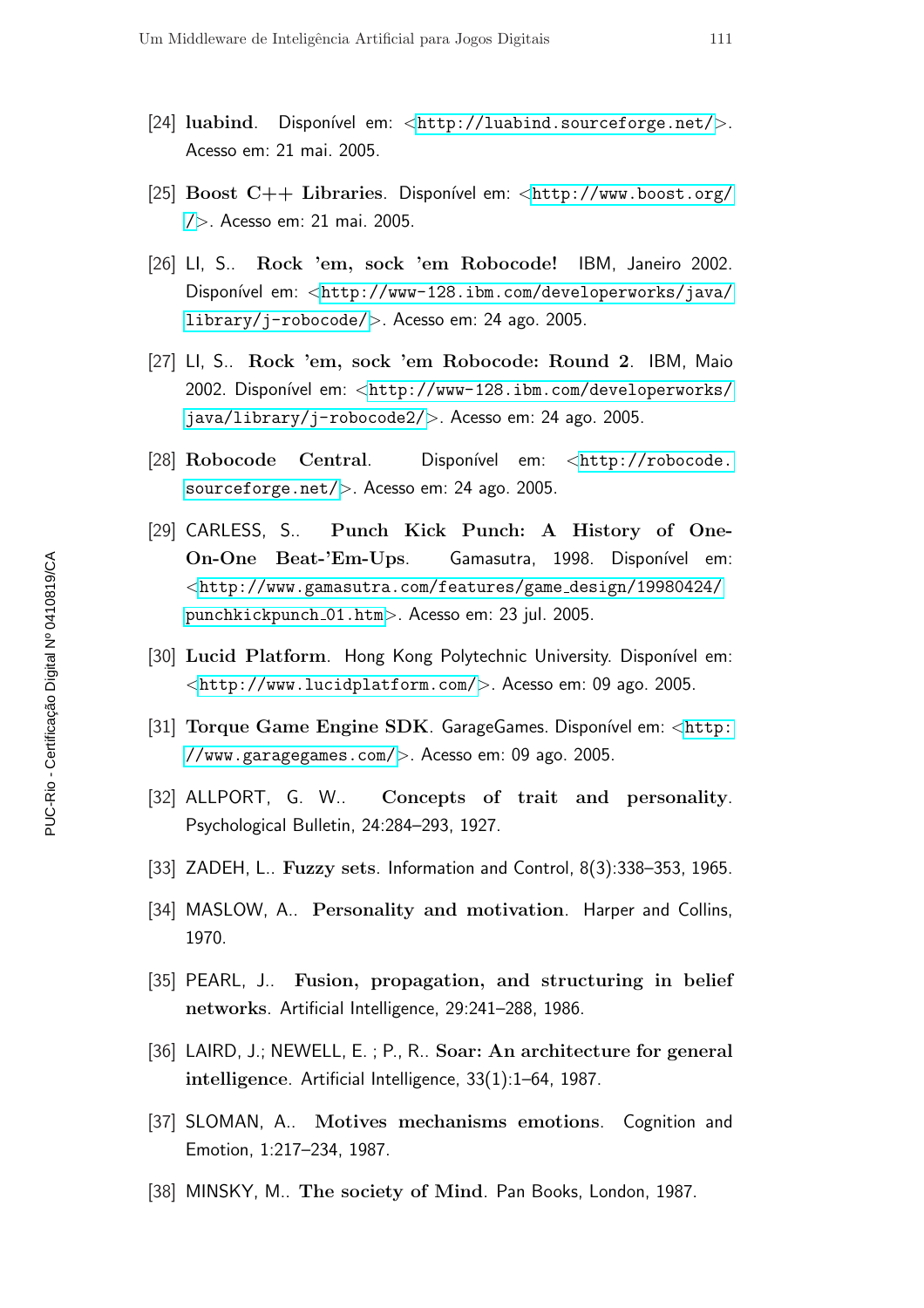- [39] PEARL, J.. Probabilistic Reasoning in Intelligent Systems : Networks of Plausible Inference. Morgan Kauffman, San Fransisco, California, 1988.
- [40] KANERVA, P.. Sparse distributed memory. The MIT Press, Cambridge, MA, USA, 1988.
- [41] ORTONY, A.; CLORE, G. L.; COLLINS, A.. The Cognitive Structure of Emotions. Cambridge University Press, 1988.
- [42] JENSEN, F. V.; LAURITZEN, S. L. ; OLSEN, K. G.. Bayesian updating in causal probabilistic networks by local computations. Computational Statistics Quarterly, 4:269–282, 1990.
- [43] NEWELL, A.. Unified Theories of Cognition. Harvard University Press, Cambridge, MA, USA, 1990.
- [44] RAO, A. S.; GEORGEFF, M. P.. Modeling rational agents within a bdi architecture. In: PROCEEDINGS OF KNOWLEDGE REPRESENTATION AND REASONING, p. 473–484, 1991.
- [45] BROOKS, R.. Intelligence without representation. Artificial Intelligence, 47:139–160, 1991.
- [46] GEHLOT, N. S.; ALSINA, P. J.. A comparison of control strategies of robotic manipulators using neural networks. In: IEEE INTERNATIONAL CONFERENCE ON INDUSTRIAL ELECTRONICS, CONTROL, AND INSTRUMENTATION, IECON-92, p. 688–693, San Diego, USA, 1992.
- [47] JOHNSON, R. E.. Documenting frameworks using patterns. In: CONFERENCE PROCEEDIGNS ON OBJECT ORIENTED PROGRAMMING SYSTEMS LANGUAGES AND APPLICATIONS (OOPSLA92), p. 63–76, Vancouver, British Columbia, Canada, 1992.
- [48] MCCRAE, R.; JOHN, O.. An introduction to the five-factor model and its applications. Jounal of Personality, 60:175–213, 1992.
- [49] ELLIOTT, C.. Research problems in the use of a shallow artificial intelligence model of personality and emotion. In: Proceedings of the XII National Conference on Artificial Intelligence (AAAI'94), p. 9–15, Seattle, USA, 1994.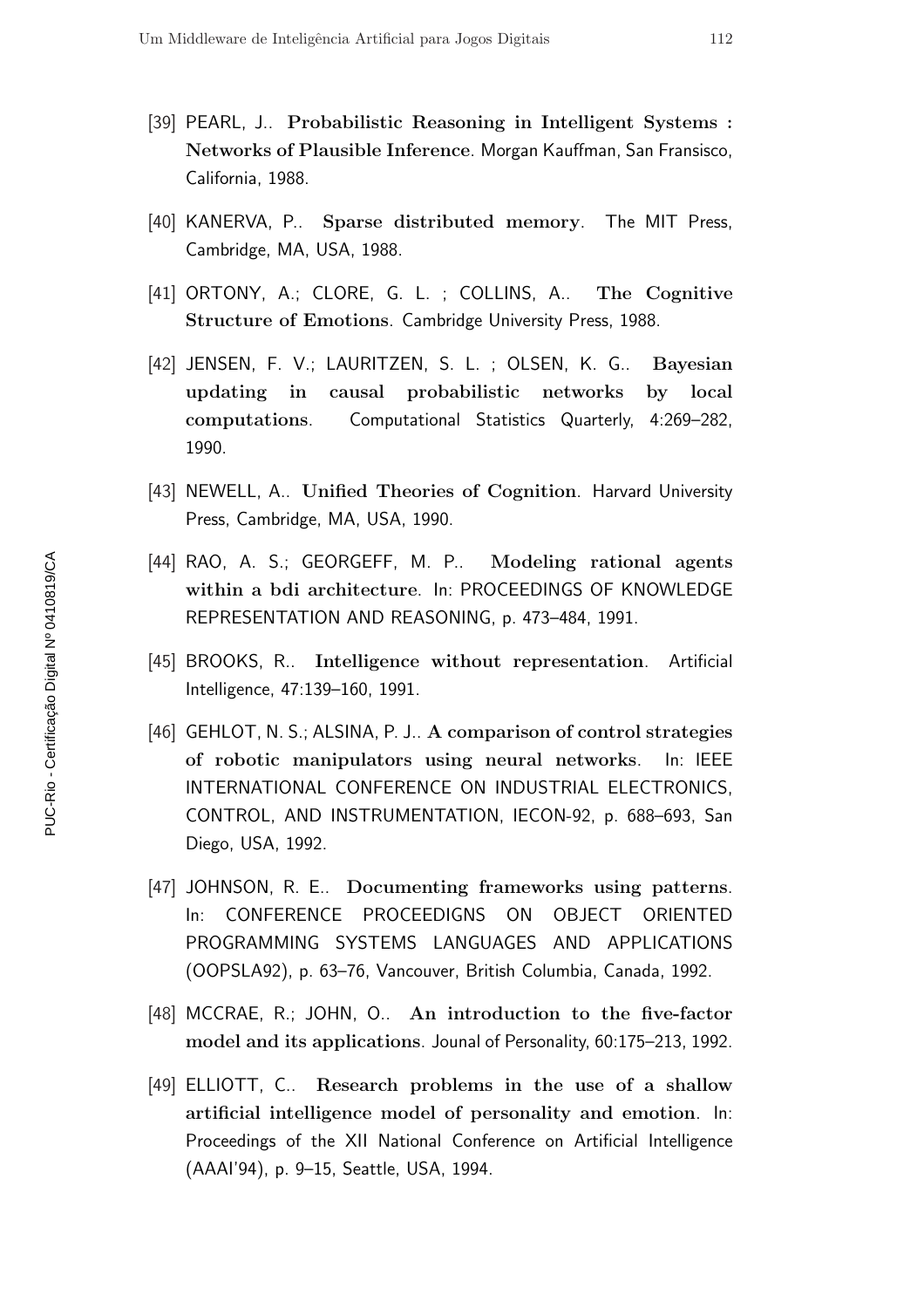- [50] DAMASIO, A.. Descartes' Error Emotion, Reason and the Human Brain. Avon Books, 1994.
- [51] WOOLDRIDGE, M.; JENNINGS, N.. Intelligent agents: Theory and practice. Knowledge Engineering Review, 10(2):115–152, 1995.
- [52] MENDEL, J. M.. Fuzzy logic systems for engineering: a tutorial. In: IEEE PROCEEDINGS, volumen 83, p. 345–377, March 1995.
- [53] GAMMA, E.; HELM, R.; JOHNSON, R. ; VLISSIDES, J.. Design Patterns: Elements of Reusable Object-Oriented Software. Addison-Wesley, 1995.
- [54] O'BRIEN, L.. Fuzzy logic in games. Game Developer Magazine, p. 53, April/May 1996.
- [55] MEYER, J. A.. Artificial life and the animat approach to artificial intelligence. In: Boden, M., editor, ARTIFICIAL INTELLIGENCE. Academic press, 1996.
- [56] BUSCHMANN, F.; MEUNIER, R.; ROHNERT, H.; SOMMERLAD, P. ; STAL, M.. PATTERN-ORIENTED SOFTWARE ARCHITECTURE: A SYSTEM of PATTERNS. Wiley and Sons, 1996.
- [57] ROBERTS, D.; JOHNSON, R.. Evolving frameworks: A patternlanguage for developing object-oriented frameworks. In: Martin, R.; Riehle, D. ; Buschmann, F., editors, PATTERN LANGUAGES OF PROGRAM DESIGN 3. Addison-Wesley, 1997.
- [58] FAYAD, M.; SCHMIDT, D. ; JOHNSON, R.. Object-Oriented Application Frameworks: Problems and Perspectives. Wiley, New York, USA, 1997.
- [59] MITCHELL, T. M.. Machine Learning. McGraw-Hill, 1997.
- [60] RIZZO, P.; M., V.; MICELI, M. ; CESTA, A.. Personality-driven social behaviors in believable agents. In: Proceedings of the AAAI 1997 Fall Symposium on "Socially Intelligent Agents", Massachusetts, USA, 1997.
- [61] ROUSSEAU, D.; HAYES-ROTH, B.. Improvisational synthetic actors with flexible personalities, 1997.
- [62] PINKER, S.. How the mind works. Norton, 1997.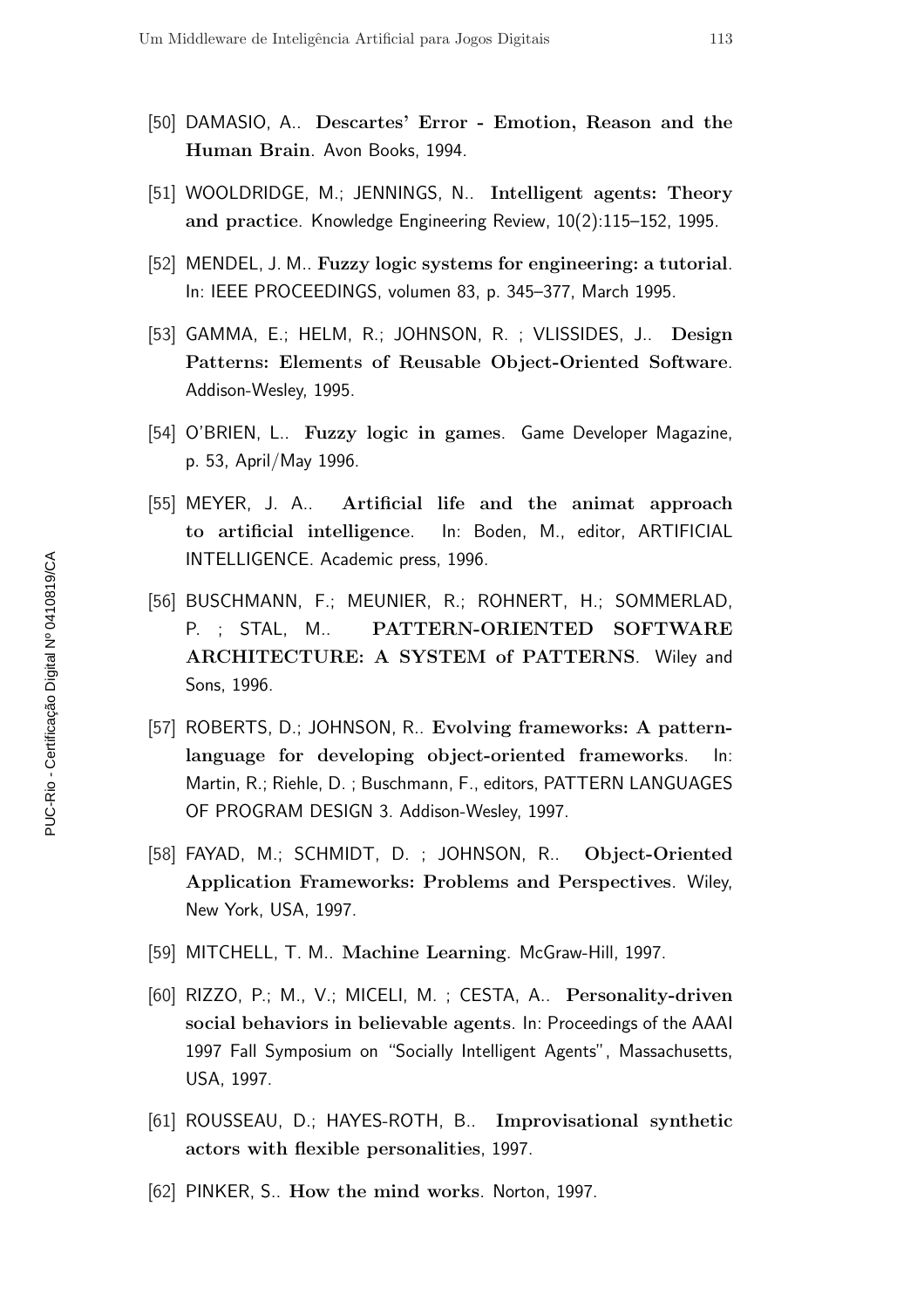- [63] BANDURA, A.. Social Learning Theory. Prentice-Hall, 1997.
- [64] STROUPSTRUP, B.  $C++$  Programming Language. Addison-Wesley, 1997.
- [65] STONE, P.; VELOSO, M.. A layered approach to learning client behaviors in the robocup soccer server. Applied Artificial Intelligence (AAI), 12, 1998.
- [66] LUKE, S.. Genetic programming produced competitive soccer softbot teams for robocup97. In: et al, J. K., editor, PROCEEDINGS OF THE THIRD ANNUAL GENETIC PROGRAMMING CONFERENCE (GP98), p. 204–222, 1998.
- [67] SUTTON, R. S.; BARTO, A. G.. Reinforcement Learning: An Introduction. The MIT Press, 1998.
- [68] SLOMAN, A.. Architectures and tools for human-like agents. In: PROCEEDINGS OF THE SECOND EUROPEAN CONFERENCE ON COGNITIVE MODELLING, ECCM-98, 1998.
- [69] COMBS, W. E.. The Combs Method for Rapid Inference. In: Cox, E., editor, THE FUZZYSYSTEMS HANDBOOK, p. 659–680. AP Professional, New York, USA, 2nd edition, 1998.
- [70] COMBS, W. E.; ANDREWS, J. E.. Combinatorial Rule Explosion Eliminated by a Fuzzy Rule Configuration. IEEE Transactions on Fuzzy Systems, 6:1–11, February 1998.
- [71] VAN LENT, M.; LAIRD, J. E.; BUCKMAN, J.; HARTFORD, J.; HOUCHARD, S.; STEINKRAUS, K. ; TEDRAKE, R.. Intelligent agents in computer games. In: PROCEEDINGS OF THE NATIONAL CONFERENCE ON ARTIFICIAL INTELLIGENCE, p. 929– 930, Orlando, USA, 1999.
- [72] LAIRD, J.; VAN LENT, M.. Developing an artificial intelligence engine. In: PROCEEDINGS OF THE GAME DEVELOPERS CONFERENCE 1999, San Jose, USA, 1999.
- [73] AKLECHA, V.. Object-Oriented Frameworks Using  $C_{++}$  and Corba. The Corolis Group, 1999.
- [74] DONNART, J.; JAKOBI, N.; KODJABACHIAN, J.; MEYER, C.; MEYER, A. ; TRULLIER, O.. Industrial applications of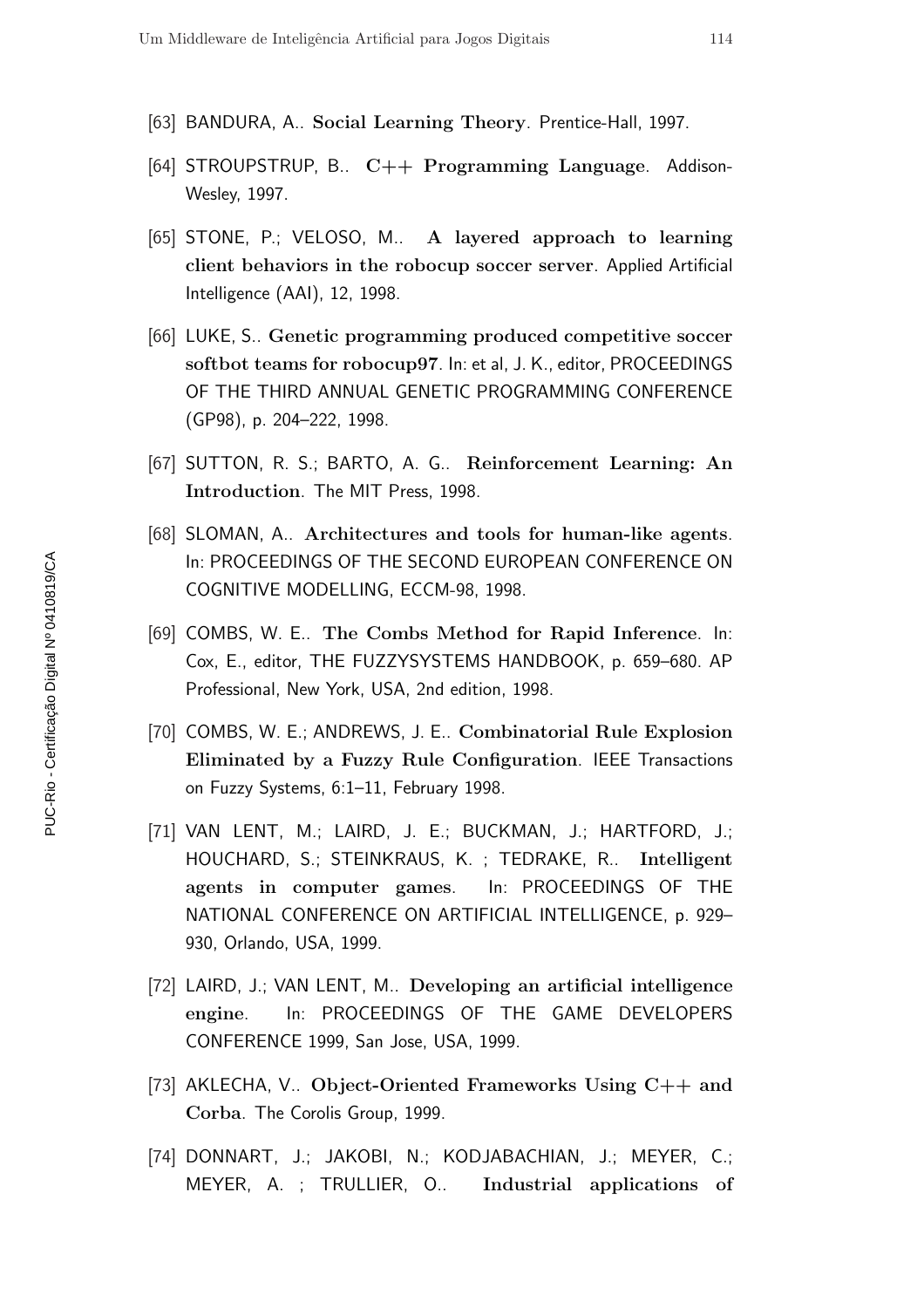biomimetic adaptative systems. In: Proceedings of HCP'99 - Human Centered Processes, Brest, France, September 1999. ENST Bretagne Pub.

- [75] DING, Z.. Designing ai engines with built-in machine learning capabilities. In: PROCEEDINGS OF THE GAME DEVELOPERS CONFERENCE 1999, San Jose, USA, 1999.
- [76] FOWLER, M.; BECK, K.; BRANT, J.; OPDYKE, W.. Refactoring: Improving the Design of Existing Code. Addison-Wesley, 1999.
- [77] FUNGE, J.; TU, X.; TERZOPOULOS, D.. Cognitive modeling: Knowledge, reasoning, and planning for intelligent characters. In: PROCEEDINGS OF THE ACM SIGGRAPH'99, p. 29–38, 1999.
- [78] SILVA, D. R. D.; SIEBRA, C. A.; VALADARES, J. L. F.; ALMEIDA, A. L.; FRERY, A. C. ; RAMALHO, G. L.. Personality-centered agents for virtual computer games. In: PROC. OF THE SECOND WORKSHOP ON INTELLIGENT VIRTUAL AGENTS, p. 99– 111, Salford, UK, 1999.
- [79] MENDEL, J. M.; LIANG, Q.. Comments on 'Combinatorial Rule Explosion Eliminated by a Fuzzy Rule Configuration'. IEEE Transactions on Fuzzy Systems, 7(3), June 1999.
- [80] DICK, S.; KANDEL, A.. Comment on 'Combinatorial Rule Explosion Eliminated by a Fuzzy Rule Configuration'. IEEE Transactions on Fuzzy Systems, 7(4), February 1999.
- [81] STOUT, B.. The Basics of A\* for Path Planning. In: DeLoura, M. A., editor, GAME PROGRAMMING GEMS, p. 254–263. Charles River Media, 200.
- [82] EBERLY, D. H.. 3D Game Engine Design : A Practical Approach to Real-Time Computer Graphics. Morgan Kaufmann, 2000.
- [83] LAIRD, J. E.; VAN LENT, M.. Human-level AI's Killer Application: Interactive Computer Games. In: PROCEEDINGS OF AAAI 2000, p. 1171–1178, Austin, USA, 2000.
- [84] NAREYEK, A.. Intelligent agents for computer games. In: PROCEEDINGS OF THE SECOND INTERNATIONAL CONFERENCE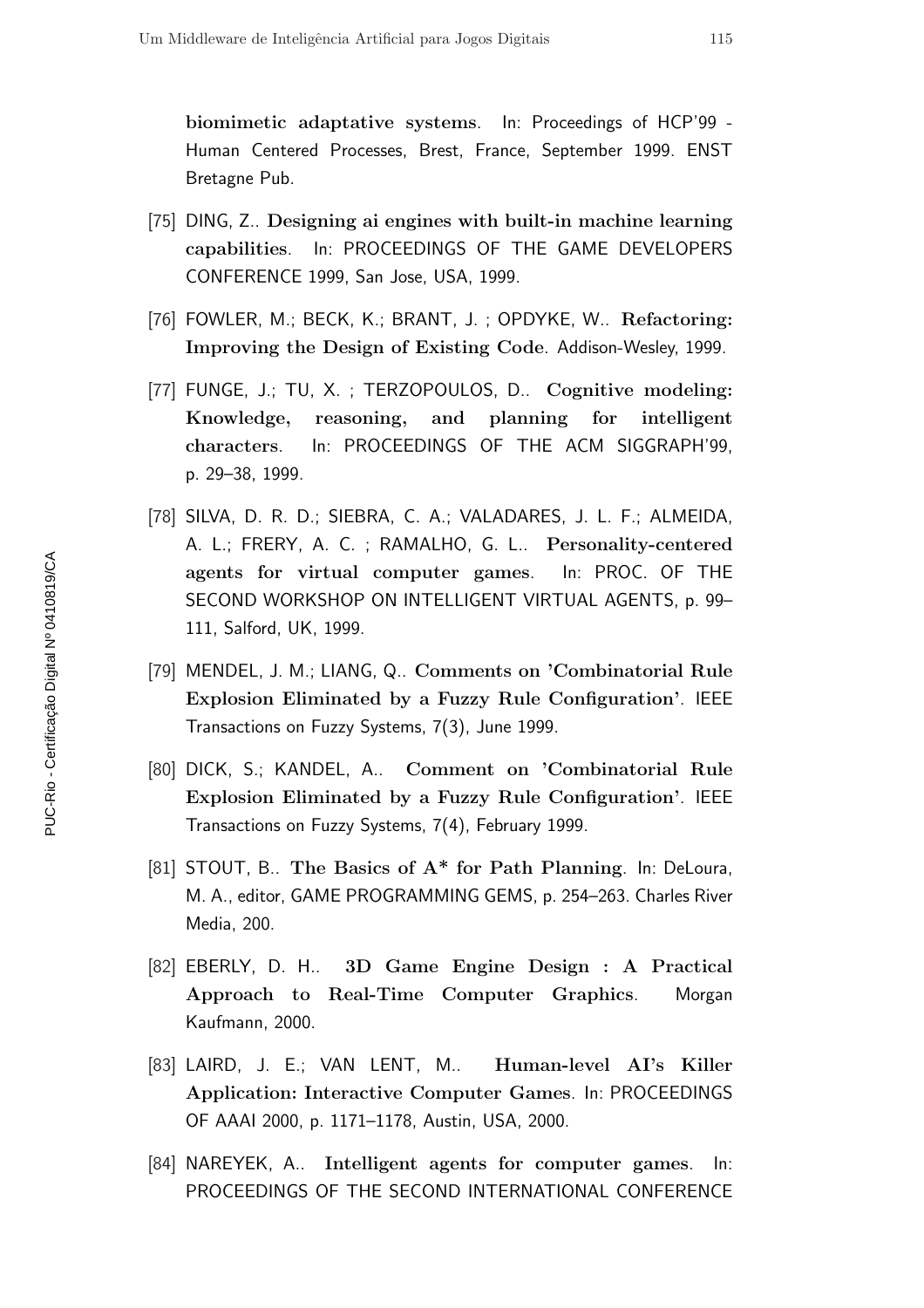ON COMPUTERS AND GAMES, p. 414–422, Hamamatsu, Japan, October 2000.

- [85] DA FIGUEIRA FILHO, C. S.; RAMALHO, G. L.. JEOPS The Java Embedded Object Production System. In: Monard, M.; Sichman, J., editors, ADVANCES IN ARTIFICIAL INTELLIGENCE: INTERNATIONAL JOINT CONFERENCE, 7TH IBERO-AMERICAN CONFERENCE ON AI, 15TH BRAZILIAN SYMPOSIUM ON AI, IBERAMIA-SBIA 2000, volumen 1952 de Lecture Notes in Computer Science, p. 53–62, 2000.
- [86] MCCUSKEY, M.. Fuzzy logic for video games. In: DeLoura, M. A., editor, GAME PROGRAMMING GEMS. Charles River Media, 2000.
- [87] RABIN, S.. A\* speed optimizations. In: DeLoura, M. A., editor, GAME PROGRAMMING GEMS. Charles River Media, Hingham, USA, 2000.
- [88] SNOOK, G.. Simplified 3D movement and pathfinding using navigation meshes. In: DeLoura, M. A., editor, GAME PROGRAMMING GEMS. Charles River Media, Hingham, USA, 2000.
- [89] LAMOTHE, A.. A Neural-Net Primer. In: DeLoura, M. A., editor, GAME PROGRAMMING GEMS. Charles River Media, 2000.
- [90] NAREYEK, A.. Open World Planning as SCSP. In: PAPERS FROM THE AAAI-2000 WORKSHOP ON CONSTRAINTS AND AI PLANNING, TECHNICAL REPORT, WS-00-02, California, USA, 2000. AAAI Press.
- [91] STERN, A.. AI beyond computer games. In: AAAI AI AND INTERACTIVE ENTERTAINMENT SPRING SYMPOSIUM 2000, Palo Alto, USA, March 2000.
- [92] RABIN, S.. Designing a General Robust AI Engine. In: DeLoura, M. A., editor, GAME PROGRAMMING GEMS. Charles River Media, 2000.
- [93] LAIRD, J.. It knows what you're going to do: Adding anticipation to a quakebot. In: WORKING NOTES OF THE AAAI SPRING SYMPOSIUM ON ARTIFICIAL INTELLIGENCE AND INTERACTIVE ENTERTAINMENT, TECHNICAL REPORT SS-00-02. AAAI Press, 2000.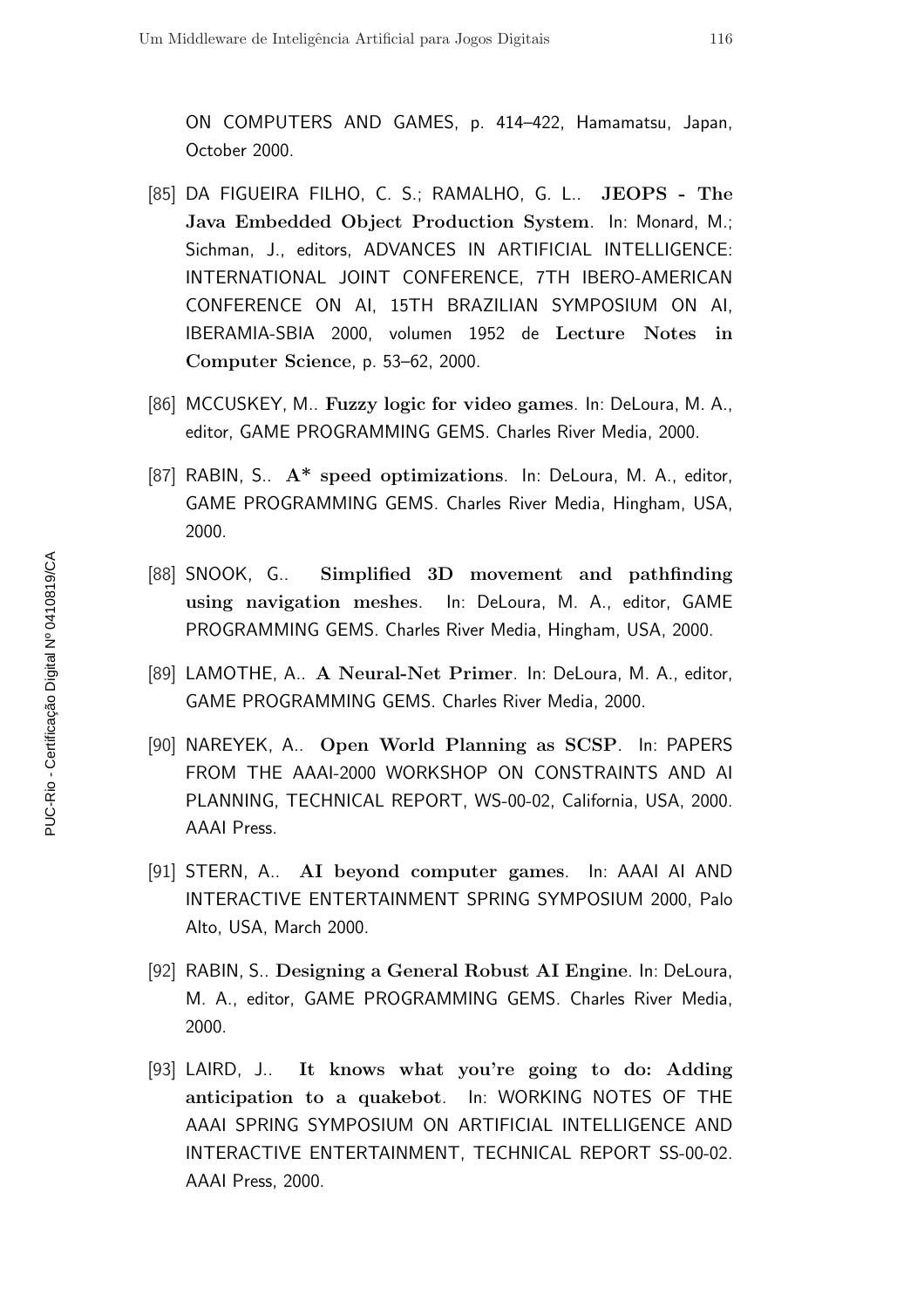- [94] WILSON, I.. The artificial emotion engine. In: 2000 SPRING SYMPOSIUM ON AI AND INTERACTIVE ENTERTAINMENT, USA, 2000.
- [95] SILVA, D. R. D.. Atores sintéticos em jogos de aventura: o projeto enigma no campus. Master's thesis, Centro de Informática, UFPE, Recife, 2000.
- [96] SIEBRA, C. A.. Uma arquitetura para suporte de atores sintéticos em ambientes virtuais - uma aplicação a jogos de estratégia. Master's thesis, Centro de Informática, Universidade Federal de Pernambuco, Recife, PE, 2000.
- [97] KENDALL, E. A.; KRISHNA, P. V. M.; SURESH, C. B. ; PATHAK, C. G. V.. An application framework for intelligent and mobile agents. ACM Computing Surveys (CSUR), 32(1), 2000.
- [98] EL-NASR, M.; YEN, J. ; IOERGER, T.. FLAME Fuzzy Logic Adaptive Model of Emotions. Autonomous Agents and Multi-Agent Systems, 3:219–257, 2000.
- [99] MADEIRA, C. A. G.. Forge V8: Um framework para o desenvolvimento de jogos de computador e aplicações multimídia. Master's thesis, Centro de Informática, Universidade Federal de Pernambuco, Recife, PE, 2001.
- [100] PESSOA, C. A. C.. wGEM: Um Framework de Desenvolvimento de Jogos para Dispositivos Móveis. Master's thesis, Centro de Informática, Universidade Federal de Pernambuco, Recife, PE, 2001.
- [101] JOHNSON, D.; WILES, J.. Computer games with intelligence. In: PROCEEDINGS OF THE 2001 IEEE INTERNATIONAL FUZZY SYSTEMS CONFERENCE, Melbourne, Australia, 2001.
- [102] DYBSAND, E.. A Generic Fuzzy State Machine in C++. In: DeLoura, M. A., editor, GAME PROGRAMMING GEMS 2. Charles River Media, 2001.
- [103] MANSLOW, J.. Using a Neural Network in a Game: A Concrete Example. In: DeLoura, M. A., editor, GAME PROGRAMMING GEMS 2. Charles River Media, 2001.
- [104] RABIN, S.. Strategies for Optimizing AI. In: DeLoura, M. A., editor, GAME PROGRAMMING GEMS 2. Charles River Media, 2001.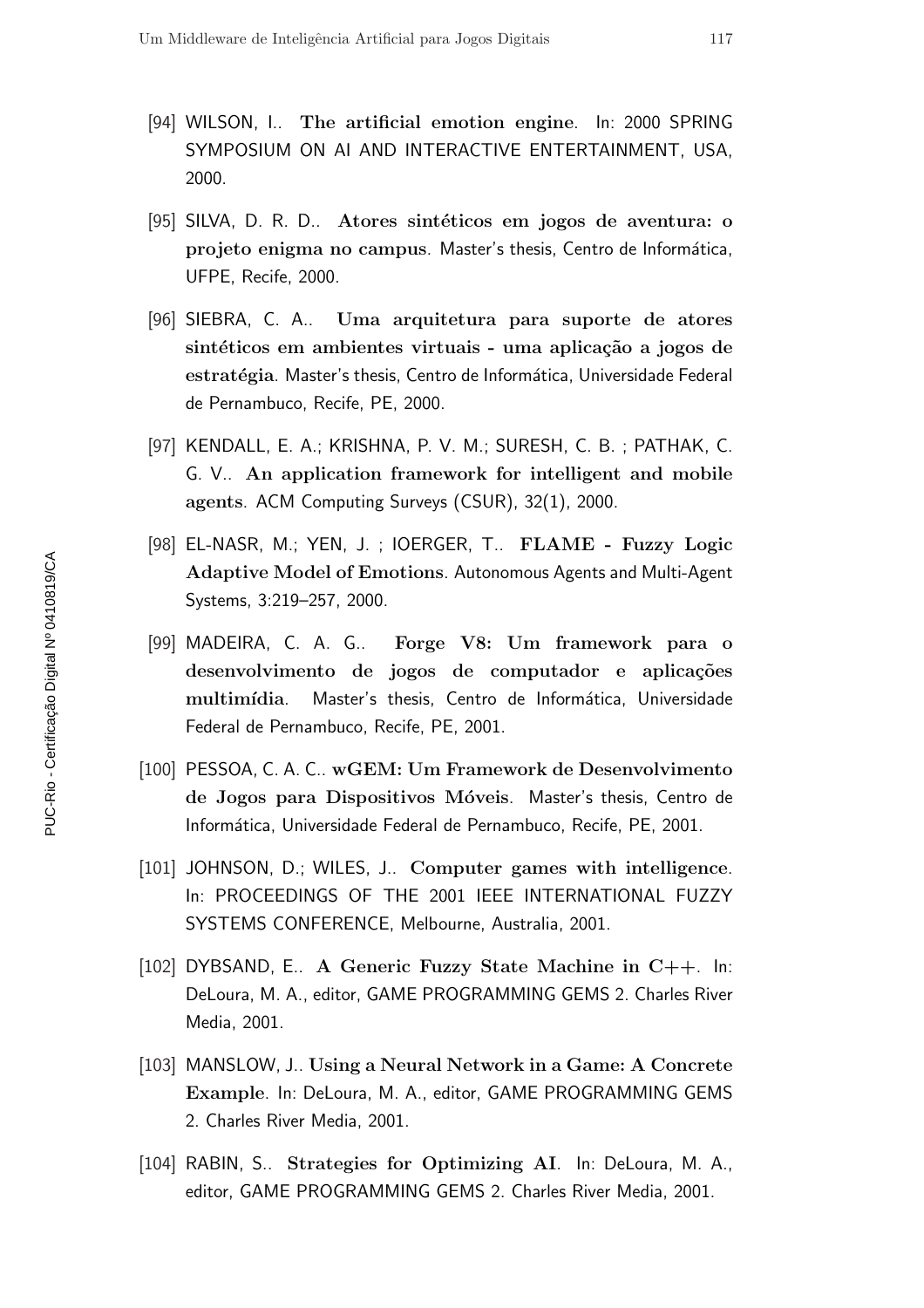- [105] SILVA, D. R. D.; SIEBRA, C. A.; VALADARES, J. L. F.; FRERY, A. C.; FALCÃO, J. R.; RAMALHO, G. L.. Synthetic actor model for long-term computer games. Virtual Reality, 5:1–10, 2001.
- [106] MICHAUD, F.; AUDET, J.. Using motives and artificial emotions for long-term activity of an autonomous robot. In: Müller, J. P.; Andre, E.; Sen, S. ; Frasson, C., editors, PROCEEDINGS OF THE FIFTH INTERNATIONAL CONFERENCE ON AUTONOMOUS AGENTS, p. 188–189, Montreal, Canada, 2001. ACM Press.
- [107] ALEXANDRESCU, A.. Modern C++ Design: Generic Programming and Design Patterns Applied. Addison Wesley, 2001.
- [108] KAMINKA, G.; VELOSO, M.; SCHAFFER, S.; SOLLITTO, C.; ADOBBATI, R.; MARSHALL, A.; SCHOLER, A. ; TEJADA, S.. Gamebots: A flexible test bed for multi-agent team research. Communications of the ACM, 45(1):43–45, 2002.
- [109] RUSSELL, S.; NORVIG, P.. Artificial Intelligence: A Modern Approach. Prentice Hall, 2nd edition, 2002.
- [110] CHRISTIAN, M.. A simple inference engine for a rule-based architecture. In: Rabin, S., editor, AI GAME PROGRAMMING WISDOM. Charles River Media, 2002.
- [111] ZAROZINSKI, M.. An open-source fuzzy logic library. In: Rabin, S., editor, AI GAME PROGRAMMING WISDOM. Charles River Media, 2002.
- [112] ALEXANDER, T.. An optimized fuzzy logic architecture for decision-making. In: Rabin, S., editor, AI GAME PROGRAMMING WISDOM. Charles River Media, 2002.
- [113] DEMASI, P.; OLIVEIRA, A. J.. Fuzzy modelling for a spaceship game. In: PROCEEDINGS OF THE 1ST BRAZILIAN WORKSHOP ON COMPUTER GAMES AND DIGITAL ENTERTAINMENT (WJOGOS'02), Fortaleza, CE, 2002.
- [114] MATTHEWS, J.. Basic A\* pathfinding made simple. In: Rabin, S., editor, AI GAME PROGRAMMING WISDOM. Charles River Media, 2002.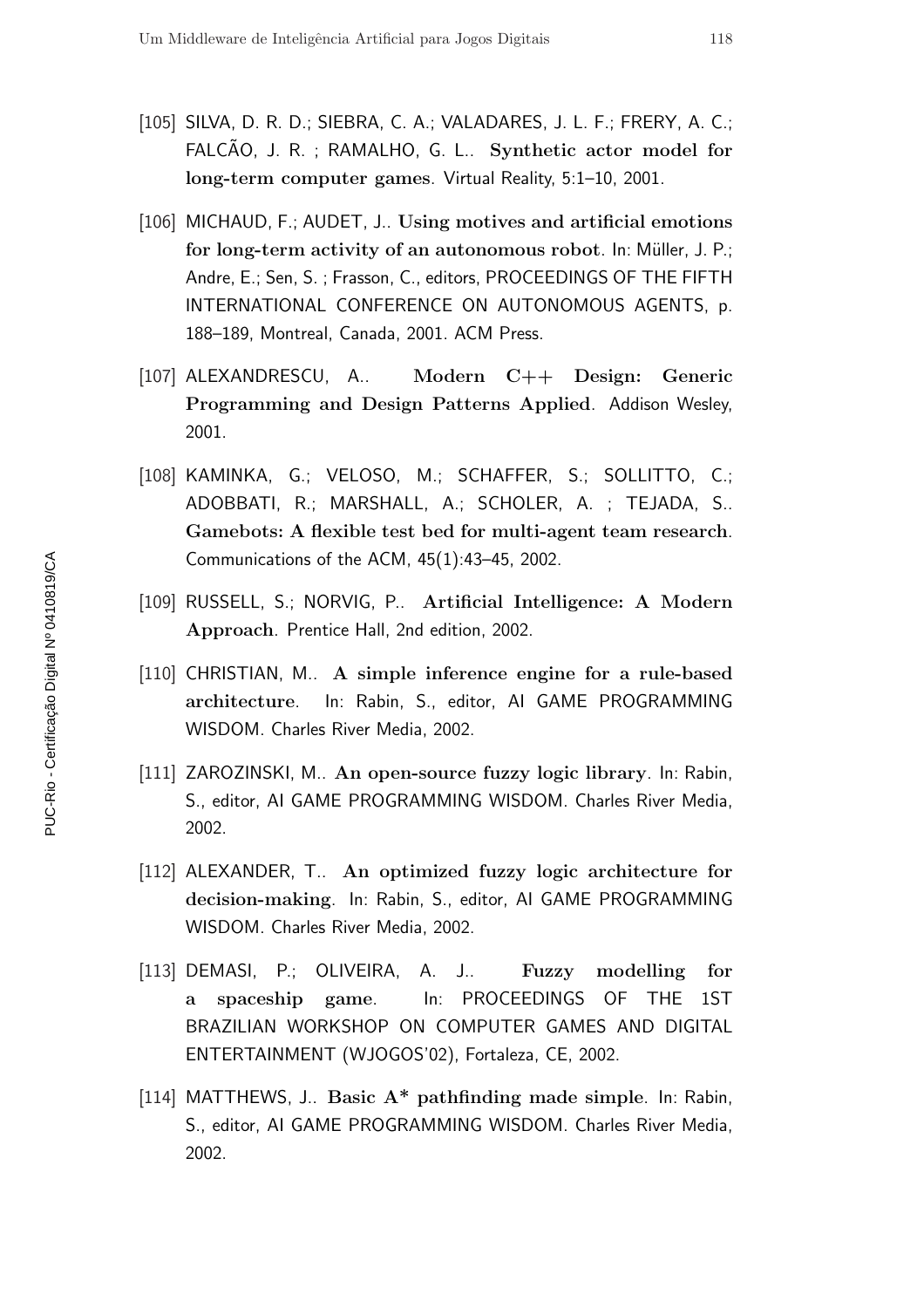- [115] LOPES, G.; POLICARPO, F. ; WATT, A.. Real-Time BSP-Based Path Planning with A\*. In: PROCEEDINGS OF THE 1ST BRAZILIAN WORKSHOP ON GAMES AND DIGITAL ENTERTAINMENT (WJogos'02), Fortaleza, CE, Brazil, November 2002.
- [116] CAIN, T.. Practical optimizations for  $A^*$  path generation. In: Rabin, S., editor, AI GAME PROGRAMMING WISDOM. Charles River Media, 2002.
- $[117]$  LIDEN, L.. Strategic and tactical reasoning with waypoints. In: Rabin, S., editor, AI GAME PROGRAMMING WISDOM. Charles River Media, 2002.
- [118] TOZOUR, P.. Building a near-optimal navigation mesh. In: Rabin, S., editor, AI GAME PROGRAMMING WISDOM. Charles River Media, 2002.
- [119] CHAMPANDARD, A. J.. The dark art of neural networks. In: Rabin, S., editor, AI GAME PROGRAMMING WISDOM. Charles River Media, 2002.
- [120] EVANS, R.. Varieties of learning. In: Rabin, S., editor, Al GAME PROGRAMMING WISDOM. Charles River Media, 2002.
- [121] MANSLOW, J.. Learning and adaptation. In: Rabin, S., editor, Al GAME PROGRAMMING WISDOM. Charles River Media, 2002.
- [122] LARAMÉE, F. D.. Genetic algorithms: Evolving the perfect troll. In: Rabin, S., editor, AI GAME PROGRAMMING WISDOM. Charles River Media, 2002.
- [123] VALADARES, J. F.. Modelagem de sistemas complexos usando redes bayesianas: Estudo de caso do FutSim. Master's thesis, Centro de Informática, Universidade Federal de Pernambuco, Recife, PE, 2002.
- [124] VALADARES, J. L. F.; RAMALHO, G. L. ; LADEIRA, M.. Modeling complex management games with Bayesian Networks - The FutSim Case Study. In: PROCEEDINGS OF THE 1ST BRAZILIAN WORKSHOP IN GAMES AND DIGITAL ENTERTAINMENT - WJOGOS'02, Fortaleza, October 2002.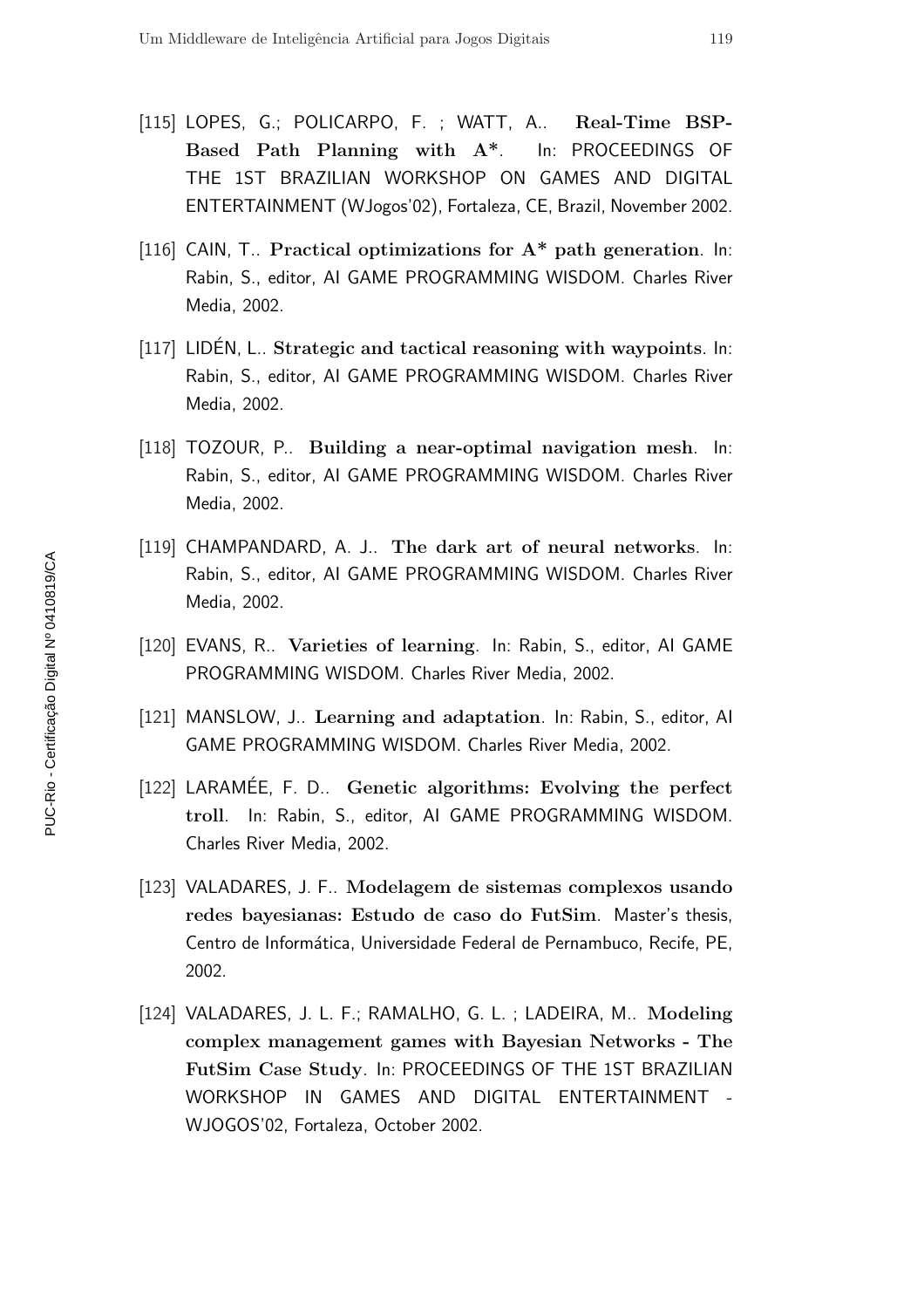- [125] TOZOUR, P.. Introduction to bayesian networks and reasoning under uncertainty. In: Rabin, S., editor, AI GAME PROGRAMMING WISDOM. Charles River Media, 2002.
- [126] MASA GROUP. Direct IA Datasheet. Whitepaper. Paris, France, 2002.
- [127] PONTEVIA, P. AND WILLIAMS, G.. AI Middleware, A Powerful New Multi-Platform Approach For Game Development: Introducing RenderWare AI, powered by Kynogon. Whitepaper, Criterion Software Inc., Austin, USA, 2002.
- [128] FU, D.; HOULETTE, R.. Putting AI in entertainment: An AI authoring tool for simulation and games. IEEE Intelligent Systems, 17(4):81–84, 2002.
- [129] MINDLATHE LTD.. Path planning to massive worlds. Pensor whitepaper series, wp-2002-5-1. Coventry, United Kingdom, 2002.
- [130] MINDLATHE LTD.. Decision inertia and AI stability. Pensor whitepaper series, wp-2002-4-2. Coventry, United Kingdom, 2002.
- [131] KARLSSON, B.; RAMALHO, G.. Comportamento de movimentação e física no wGEM. In: PROCEEDINGS OF THE 1ST BRAZILIAN WORKSHOP ON GAMES AND DIGITAL ENTERTAINMENT (WJogos'02), Fortaleza, CE, Brazil, November 2002.
- [132] COLLOBERT, R.; BENGIO, S.; MARIÉTHOZ, J.. Torch: a modular machine learning software library. Technical report, IDIAP-RR 02-46, IDIAP, 2002.
- [133] TOZOUR, P.. The perils of ai scripting. In: Rabin, S., editor, Al GAME PROGRAMMING WISDOM. Charles River Media, 2002.
- [134] KARLSSON, B.. Issues and approaches in artificial intelligence middleware development for digital games and entertainment products. In: PROCEEDINGS OF THE INTERNATIONAL DIGITAL GAMES RESEARCH CONFERENCE 2003 (LEVEL-UP 2003), Utrecht, The Netherlands, November 2003.
- [135] ROCHA, E. J. T. S.. Forge 16V: Um framework para desenvolvimento de jogos isométricos. Master's thesis, Centro de Informática, Universidade Federal de Pernambuco, Recife, PE, 2003.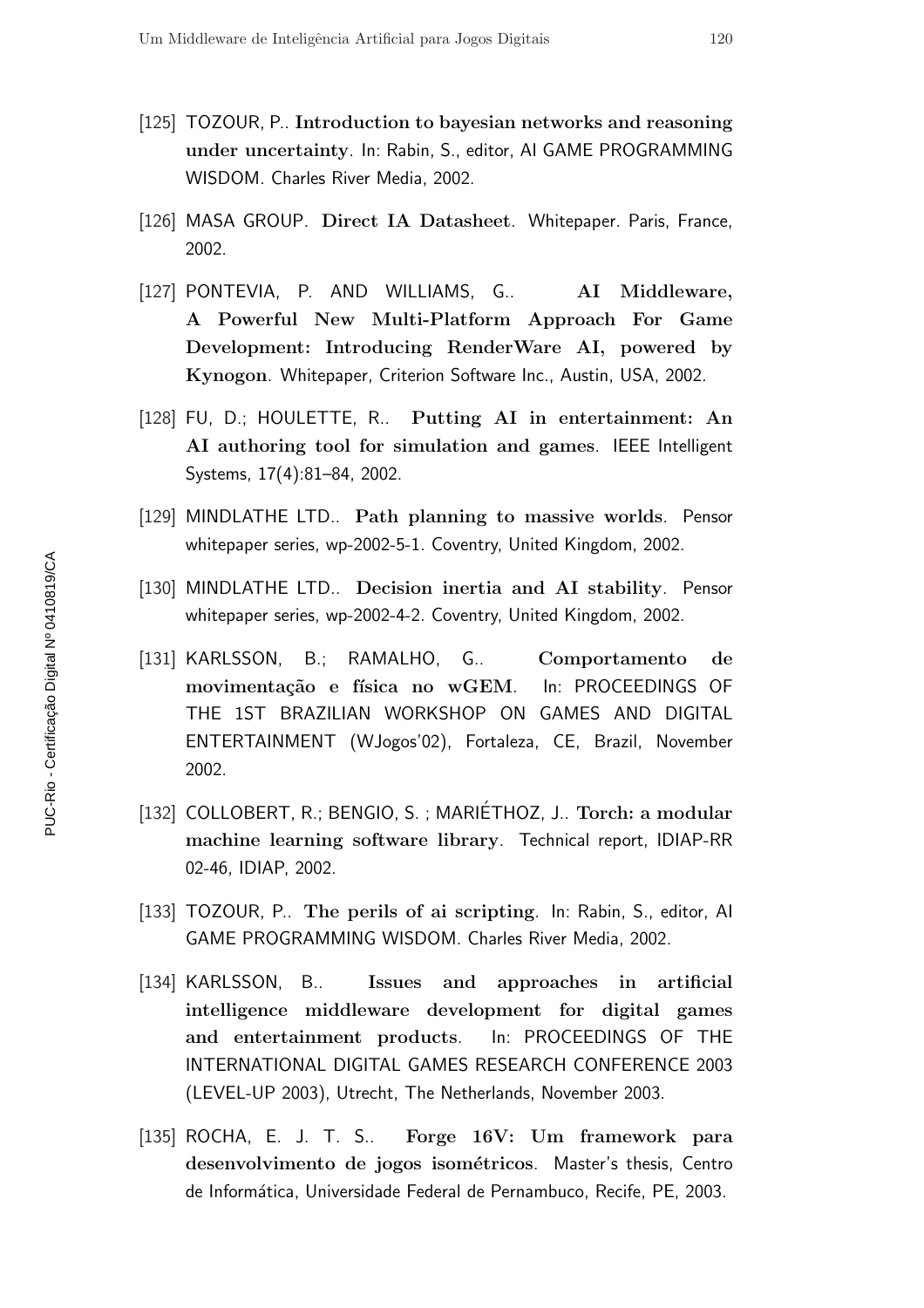- [136] NAREYEK, A.; KNAFLA, B.; FU, D.; LONG, D.; REED, C.; RHALIBI, A. E. ; STEPHENS, N. S.. The 2003 Report of the IGDA's Artificial Intelligence Interface Standards Committee. AI-SIG, International Game Developers Association (IGDA), June 2003.
- [137] DEMASI, P.; DE OLIVEIRA CRUZ, A. J.. Aprendizado de regras nebulosas em tempo real para jogos eletrônicos. In: PROCEEDINGS OF THE 2ND BRAZILIAN WORKSHOP ON COMPUTER GAMES AND DIGITAL ENTERTAINMENT (WJOGOS'03), Salvador, BA, 2003.
- [138] MARTIN, C.. Representational ai planning techniques. In: PROCEEDINGS OF THE GAME DEVELOPERS CONFERENCE 2003, San Jose, USA, 2003.
- [139] BIOGRAPHIC TECHNOLOGIES. AI.implant for Games. Whitepaper. Montreal, Canada, 2003.
- [140] LEONARD, T.. Building ai sensory systems. In: PROCEEDINGS OF THE GAME DEVELOPERS CONFERENCE 2003, San Jose, USA, 2003.
- [141] MACRIS, A.. Effective middleware evaluation. Game Developer Magazine, May 2003.
- [142] KARLSSON, B.. Prototyping a simple layered artificial intelligence engine for computer games. In: PROCEEDINGS OF THE 4TH INTL. CONFERENCE ON INTELLIGENT GAMES AND SIMULATION (GAME-ON 2003), London, UK, November 2003.
- [143] KARLSSON, B.. A layered artificial intelligence engine architecture prototype. In: PROCEEDINGS OF THE 2ND BRAZILIAN WORKSHOP ON GAMES AND DIGITAL ENTERTAINMENT (WJogos'03), Salvador, BA, Brazil, November 2003.
- [144] ANWAR, A.; FRANKLIN, S.. Sparse distributed memory for "conscious" software agents. Cognitive Systems Research, 4:339– 354, 2003.
- [145] IERUSALIMSCHY, R.. Programming In Lua. Lua.org, 2003.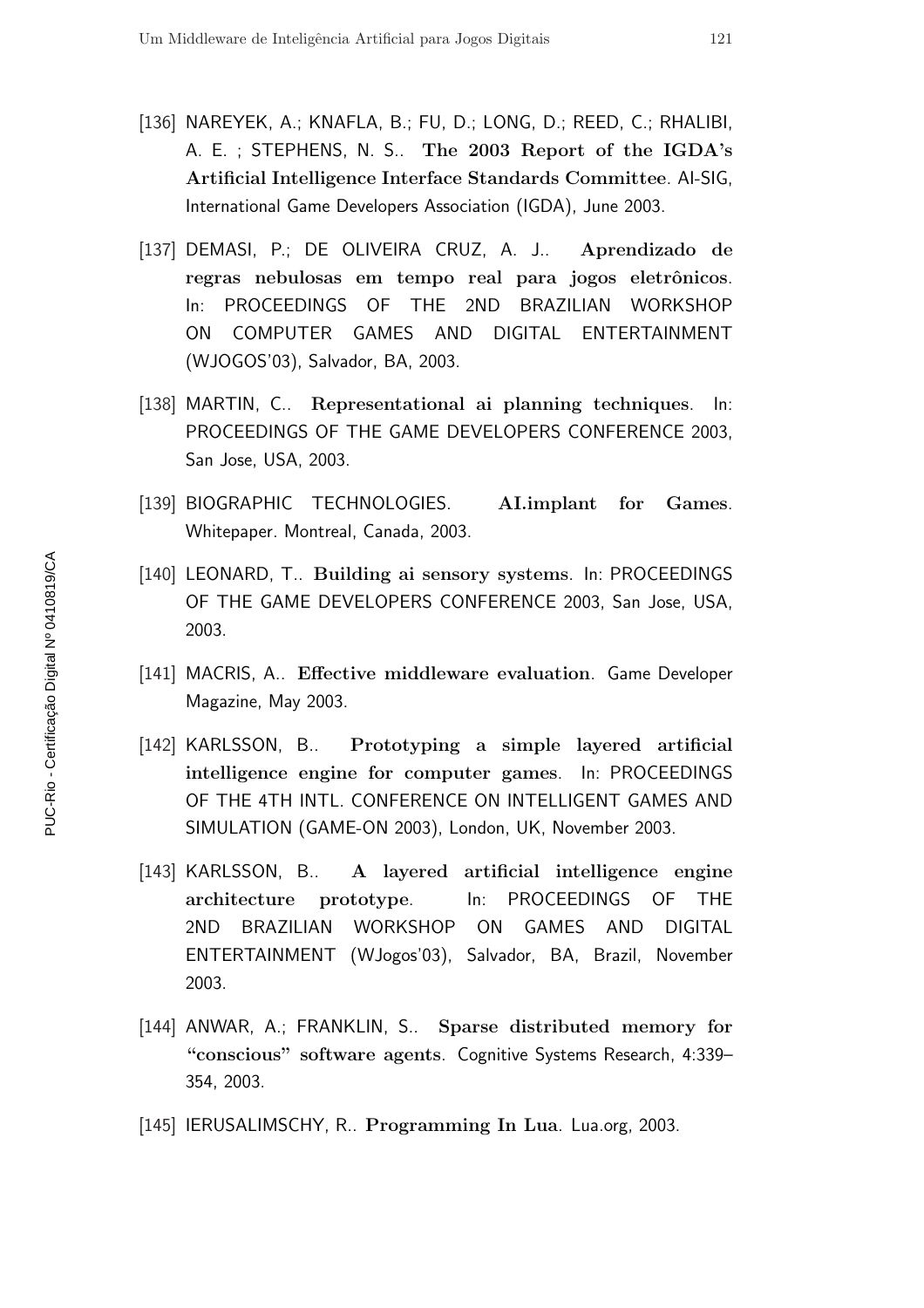- [146] SHREINER, D.; WOO, M.; NEIDER, J.; DAVIS, T. ; SHREINER, D.. OpenGL Programming Guide: The Official Guide to Learning OpenGL. Addison-Wesley, 4th edition, 2003.
- [147] RAYMOND, E. S.. The Art of UNIX Programming. Addison-Wesley, 2003.
- $[148]$  ANDRADE NETO, F. C.; DE ANDRADE, G. D.; LEITÃO, A. R. G. A.; FURTADO, A. W. B. ; RAMALHO, G. L.. Knock'em: Um estudo de caso de processamento gráfico e inteligência artificial para jogos de luta. In: PROCEEDINGS OF THE 2ND BRAZILIAN WORKSHOP IN GAMES AND DIGITAL ENTERTAINMENT - WJOGOS'03, Salvador, 2003.
- [149] KARLSSON, B.; FEIJO, B.. State of the Art in Commercial AI Middleware. In: PROCEEDINGS OF THE 3RD BRAZILIAN WORKSHOP ON COMPUTER GAMES AND DIGITAL ENTERTAINMENT (WJogos'04) PART OF SBGAMES'2004, Curitiba, PR, Brazil, October 2004.
- [150] EBERLY, D. H.. 3D Game Engine Architecture : Engineering Real-Time Applications with Wild Magic. Morgan Kaufmann, 2004.
- [151] SCHWAB, B.. AI Game Engine Programming. Charles River Media, 2004.
- [152] NAREYEK, A.; KARLSSON, B.; WILSON, I.; CHADY, M.; MESDAGHI, S.; AXELROD, R.; PORCINO, N.; COMBS, N.; EL RHALIBI, A.; WETZEL, B. ; ORKIN, J.. The 2004 Report of the IGDA's Artificial Intelligence Interface Standards Committee. AI-SIG, International Game Developers Association (IGDA), June 2004.
- [153] DORF, R. C.; BISHOP, R. H.. Modern Control Systems. Prentice Hall, 10th edition, 2004.
- [154] LOPES, G.. Máquinas de estados hierárquicas em jogos eletrônicos. Master's thesis, Departamento de Informática, PUC-Rio, Rio de Janeiro, 2004.
- [155] LI, Y.; MUSILEK, P.; WYARD-SCOTT, L.. Fuzzy logic in agentbased game design. In: PROCEEDINGS OF THE 2004 ANNUAL MEETING OF THE NORTH AMERICAN FUZZY INFORMATION PROCESSING SOCIETY, p. 734–739, 2004.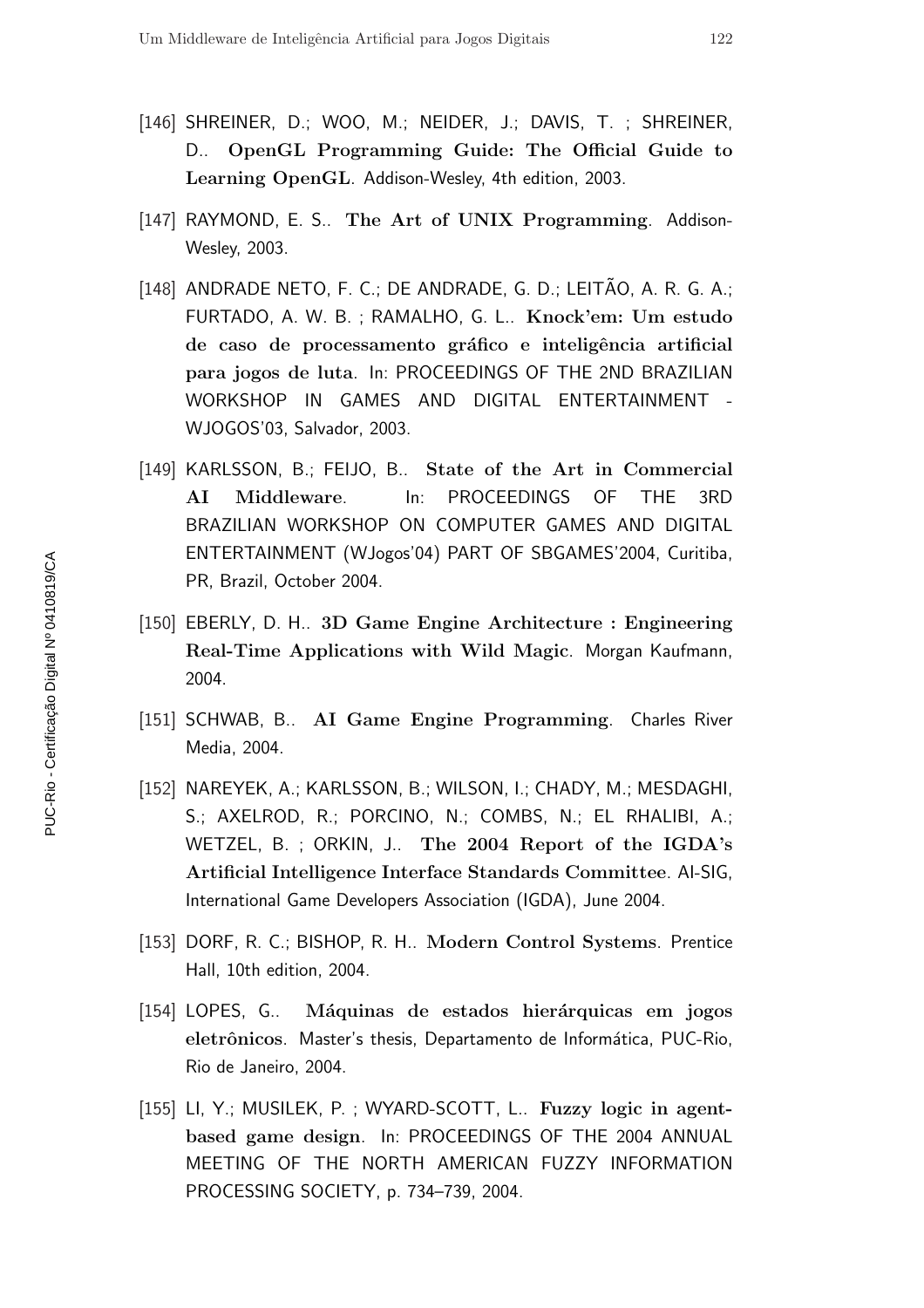- [156] POZZER, C. T.; FEIJÓ, B.; CIARLINI, N. E. M.; FURTADO, A. L. ; DREUX, M.. Managing Actions and Movements of Non-Player Characters in Computer Games. In: PROCEEDINGS OF THE 3RD BRAZILIAN WORKSHOP ON COMPUTER GAMES AND DIGITAL ENTERTAINMENT (WJogos'04) PART OF SBGAMES'2004, Curitiba, PR, Brazil, October 2004.
- [157] SWEETSER, P.. Strategic decision-making with neural networks and influence maps. In: Rabin, S., editor, AI GAME PROGRAMMING WISDOM 2. Charles River Media, 2004.
- [158] DILL, K.; SRAMEK, A.. Performing qualitative terrain analysis in Master of Orion 3. In: Rabin, S., editor, AI GAME PROGRAMMING WISDOM 2. Charles River Media, 2004.
- [159] GO, J.; VU, T.; KUFFNER, J. J.. Autonomous behaviors for interactive vehicle animations. In: PROCEEDINGS OF THE ACM SIGGRAPH SYMPOSIUM ON COMPUTER ANIMATION (SCA 2004), August 2004.
- [160] SWEETSER, P.. How to build neural networks for games. In: Rabin, S., editor, AI GAME PROGRAMMING WISDOM 2. Charles River Media, 2004.
- [161] DE CARVALHO, F. G.. Comportamento em grupo de personagens do tipo Black&White. Master's thesis, Departamento de Informática, PUC-Rio, 2004.
- [162] ROLFES, T.. Artificial neural networks on programmable graphics hardware. In: Kirmse, A., editor, GAME PROGRAMMING GEMS 4, p. 373–277. Charles River Media, Hingham, MA, 2004.
- [163] SWEETSER, P.. How to build evolutionary algorithms for games. In: Rabin, S., editor, AI GAME PROGRAMMING WISDOM 2. Charles River Media, Hingham, Massachusetts, 2004.
- [164] BUCKLAND, M.. Building better genetic algorithms. In: Rabin, S., editor, AI GAME PROGRAMMING WISDOM 2. Charles River Media, Hingham, Massachusetts, 2004.
- [165] DYBSAND, E.. Goal directed behavior using composite tasks. In: Rabin, S., editor, AI GAME PROGRAMMING WISDOM 2. Charles River Media, Hingham, Massachusetts, 2004.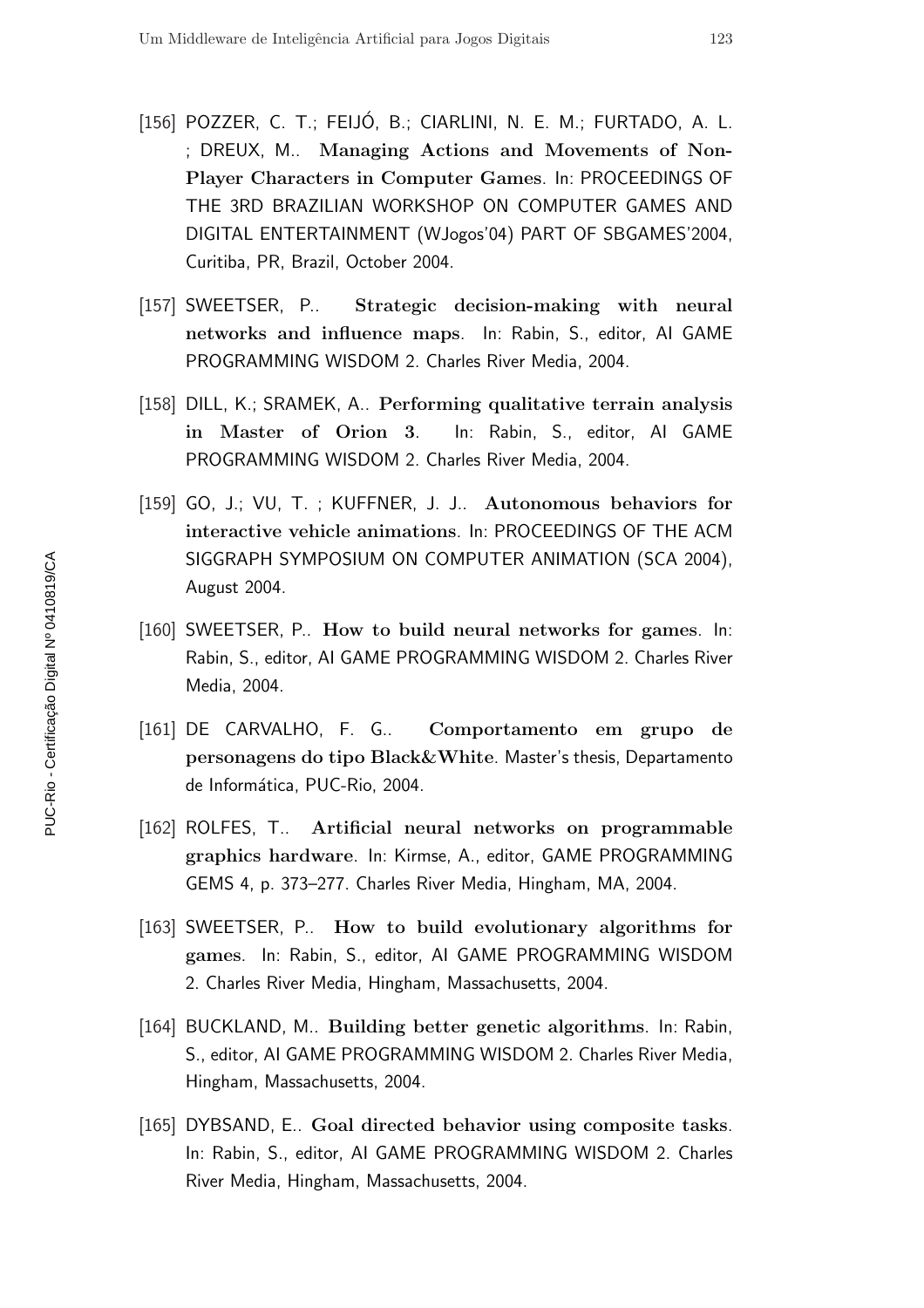- [166] ORKIN, J.. Applying goal-oriented action planning to games. In: Rabin, S., editor, AI GAME PROGRAMMING WISDOM 2. Charles River Media, 2004.
- [167] ORKIN, J.. Symbolic Representation of Game World State: Toward Real-Time Planning in Games. In: Proceedings of the AAAI-04 Workshop on Challenges in Game AI, 2004.
- [168] NAREYEK, A.. Artificial intelligence in computer games state of the art and future directions. ACM Queue, 1(10):58–65, 2004.
- [169] CHIVA, E.; DEVADE, J.; DONNART, J.-Y. ; MARUÉJOULS, S.. Motivational graphs: A new architecture for complex behavior simulation. In: Rabin, S., editor, AI GAME PROGRAMMING WISDOM 2. Charles River Media, Hingham, Massachusetts, 2004.
- [170] KRUSZEWSKI, P.. The challenges and follies of building a generic ai engine. In: AAAI-04 WORKSHOP ON CHALLENGES IN GAME AI, USA, 2004.
- [171] NAREYEK, A.; COMBS, N.; KARLSSON, B.; MESDAGHI, S. ; WILSON, I.. The 2005 Report of the IGDA's Artificial Intelligence Interface Standards Committee. AI-SIG, International Game Developers Association (IGDA), June 2005.
- [172] KARLSSON, B.. Aplicando lógica fuzzy a agentes inteligentes em jogos digitais. In: WORKSHOP DE INTELIGÊNCIA COMPUTACIONAL APLICADA - ICA 2005, PUC-Rio, Rio de Janeiro, July 2005.
- [173] POZZER, C. T.. Um Sistema para Geração, Interação e Visualização 3D de Histórias para TV Interativa. PhD thesis, Departamento de Informática, PUC-Rio, Rio de Janeiro, 2005.
- [174] CHIVA, E.; DONNART, J.-Y. ; CHAVANNAT, P. L.. Apport de la théorie des systèmes complexes pour la simulation opérationnelle. Technical report, Masa Group, 2005.
- [175] BUCKLAND, M.. Programming Game AI by Example. Wordware Publishing Incs, 2005.
- [176] KARLSSON, B.; FEIJO, B.. AI Middleware as Means for Improving Gameplay. In: PROCEEDINGS OF THE ACM SIGCHI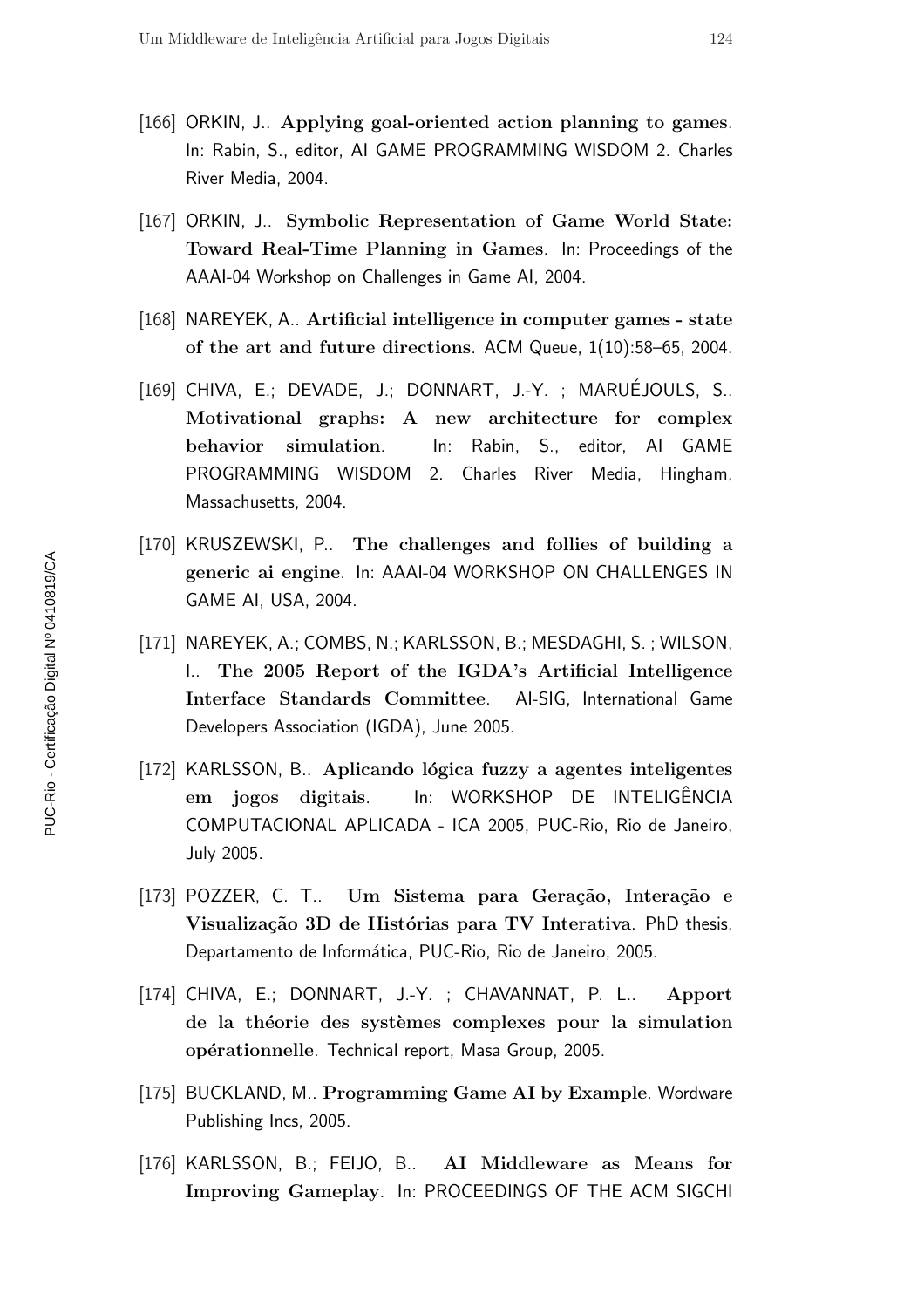INTERNATIONAL CONFERENCE ON ADVANCES IN COMPUTER ENTERTAINMENT TECHNOLOGY 2005 (ACE 2005), Valencia, Spain, June 2005.

- [177] CIARLINI, A. E. M.; POZZER, C. T.; FURTADO, A. L. ; FEIJO, B.. A Logic-Based Tool for Interactive Generation and Dramatization of Stories. In: PROCEEDINGS OF THE ACM SIGCHI INTERNATIONAL CONFERENCE ON ADVANCES IN COMPUTER ENTERTAINMENT TECHNOLOGY 2005 (ACE 2005), Valencia, Spain, June 2005.
- $[178]$  ARAUJO, M. P.; CELES, W., Uma estratégia para a visualização do céu e seus elementos em jogos. In: PROCEEDINGS OF THE 1ST BRAZILIAN WORKSHOP IN GAMES AND DIGITAL ENTERTAINMENT - WJOGOS'02, Fortaleza, October 2002.
- [179] BATES, J.; LOYALL, A. B.; REILLY, W. S.. An architecture for action, emotion, and social behavior. Technical report CMU-CS-92-142, School of Computer Science, Carnegie-Mellon University, Pittsburg, PA, 1992.
- [180] CIARLINI, A.. Geração interativa de enredos. PhD thesis, Departamento de Informática, PUC-Rio, Rio de Janeiro, 1999.
- [181] FU, D.; HOULETTE, R.. The ultimate guide to FSMs in games. In: Rabin, S., editor, AI GAME PROGRAMMING WISDOM 2, p. 283– 302. Charles River Media, Hingham, Massachusetts, 2nd edition, 2004.
- [182] GRATCH, J.; MARSELLA, S., Tears and fears: modeling emotions and emotional behaviors in synthetic agents. In: AGENTS '01: PROCEEDINGS OF THE 5TH INTERNATIONAL CONFERENCE ON AUTONOMOUS AGENTS, p. 278–285, Montreal, Canada, June 2001. ACM Press.
- [183] HENRY, D.. The quake II's MD2 file format. December 2002. Disponível em: <[http://tfc.duke.free.fr/old/models/md2.](http://tfc.duke.free.fr/old/models/md2.htm) [htm](http://tfc.duke.free.fr/old/models/md2.htm)>. Acesso em: 27 jan. 2005.
- [184] JNI (Java Native Interface)- Sun Microsystems, Inc. Disponível em: <[http://java.sun.com/j2se/1.3/docs/guide/](http://java.sun.com/j2se/1.3/docs/guide/jni/) [jni/](http://java.sun.com/j2se/1.3/docs/guide/jni/)>. Acesso em: 23 jul. 2004.